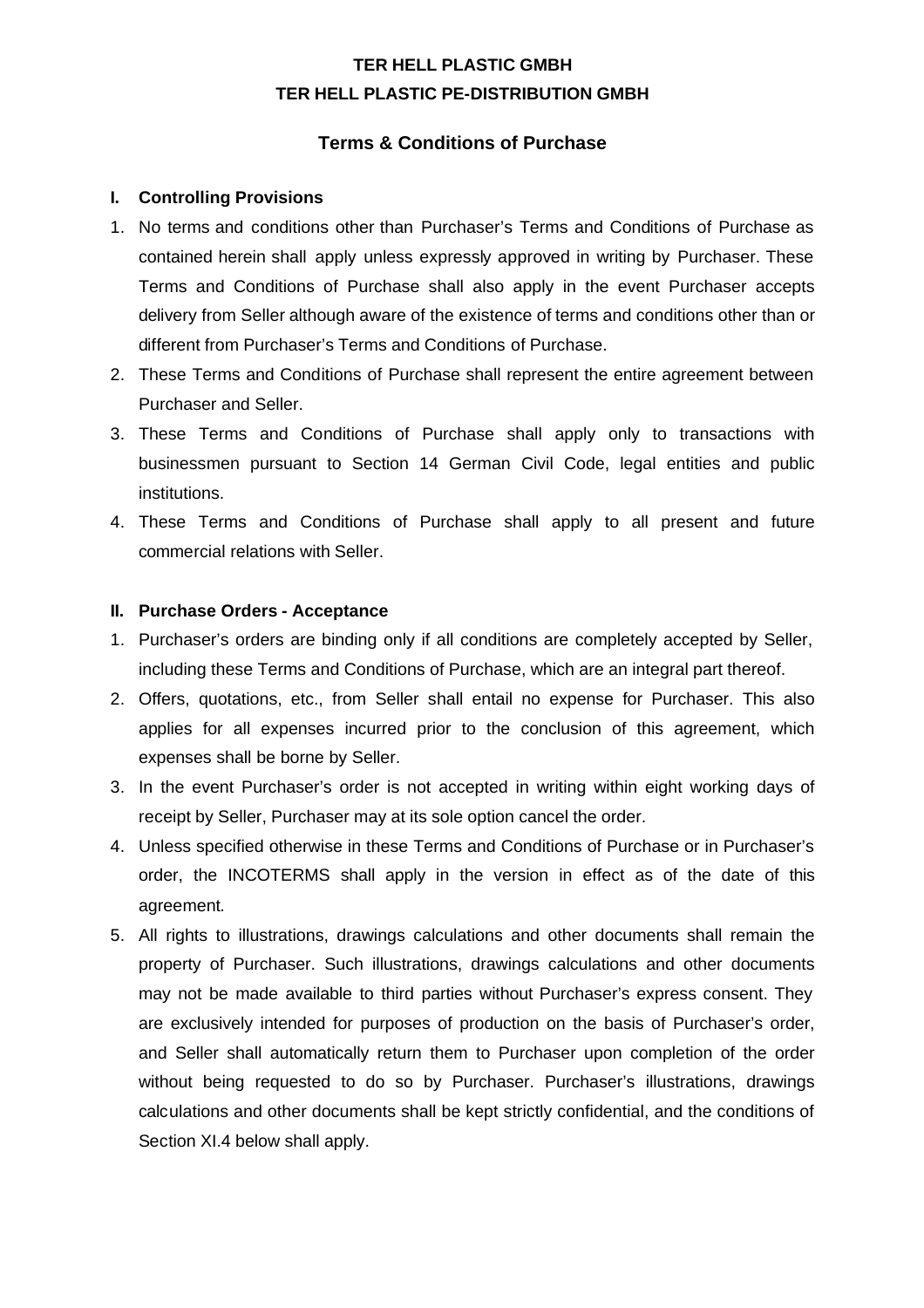#### **III. Prices - Terms of Payment**

- 1. The price set forth in the purchase order shall be binding. Unless specified otherwise in writing, the price is agreed free shipment to delivery address ("frei Haus"), including packing. Packing materials may be returned only upon special agreement. Unless specified otherwise in writing, Seller may not invoice Purchaser for additional charges for shipment, storage, freight, insurance, customs duties or fees.
- 2. The price shall not include value added tax in the legally prescribed amount.
- 3. Purchaser can only process invoices if they include Purchaser's order number as indicated in Purchaser's orders. Seller shall be liable for the results of failure to comply with this condition unless Seller can prove that it is not responsible for non-compliance.
- 4. Unless specified otherwise in writing, Purchaser will pay the purchase price less a cash discount of 3% within 14 days of delivery or the net purchase price within 30 days of delivery. Payment shall be considered to have been made when due and payable if the date of the instrument of payment lies within the allowed payment period.
- 5. Purchaser may offset and withhold payments as prescribed by law.

#### **IV. Delivery - Delivery Dates**

- 1. Seller shall bear complete responsibility for the procurement of materials and services required to make delivery to Purchaser independently even if Seller is not in any in default (complete assumption of risk of procurement).
- 2. Delivery must be made within the period specified in the purchase order.
	- 2.1. Arrival at the delivery address supplied by Purchaser shall provide the basis for determining timeliness of delivery.
	- 2.2. Seller shall inform Purchaser in writing without delay in the event of circumstances that occur or are detected and are such as to the make it obvious to Seller that it will not be possible meet the required delivery date.
	- 2.3. In the event of delayed delivery, Purchaser may avail itself of all legal remedies without exception.

#### **V. Force Majeure**

In the event of acts of God, including, for example, natural catastrophes, disturbances, governmental measures, transport interruptions, strikes, lockouts and business interruption in Purchaser's company or that of Seller or the latter's suppliers, Purchaser may delay execution of the agreement accordingly. In the event these circumstances last more than three months, Purchaser may cancel the agreement. No such delay shall entitle Seller to any claims whatsoever against Purchaser. Seller shall promptly refund any corresponding payment received from Purchaser.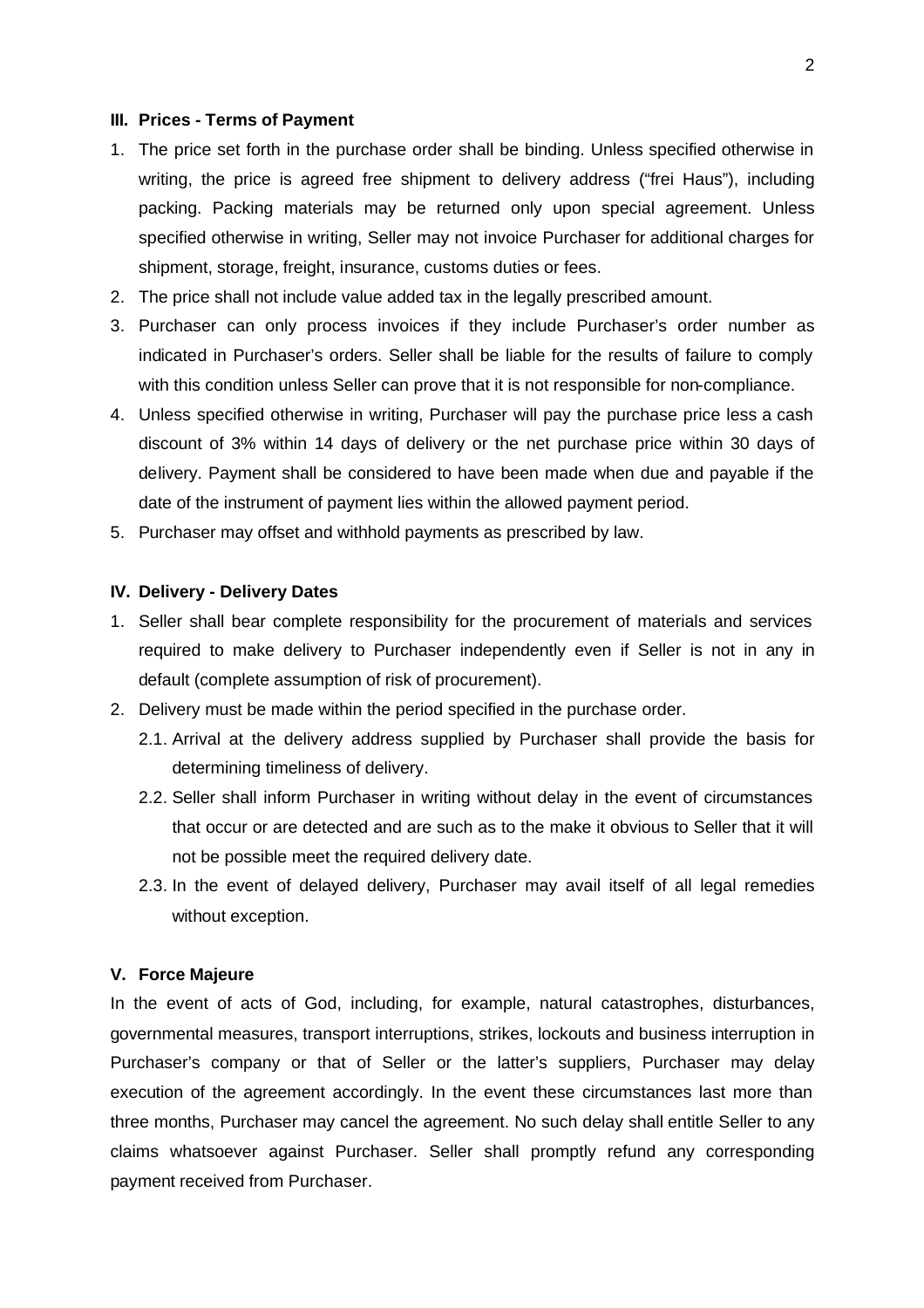### **VI. Bearing of the Risk – Documents**

- 1. Unless specified otherwise in writing, shipment shall be made "free to delivery address" ("frei Haus").
- 2. Seller shall indicate Purchaser's purchase order number on all shipping documents and bills of lading. In the event of failure to do so, Purchaser can accept no responsibility for delays in processing.

### **VII. Guarantees and Warranties**

Seller guaranties and warranties:

- 1. That the goods provided under this purchase order conform with all specifications furnished by Purchaser in the purchase order. The products shall be delivered with all necessary documentation, including but not limited to in-plant testing certificate ("Werksprüfzeugnis") and safety specifications sheet ("Sicherheitsdatenblatt"). Any changes may be made only with the prior consent of Purchaser.
- 2. That the goods conform with national and European environmental legislation.
- 3. That the goods correspond to the most recent state of the art in terms of materials and technology and comply further with relevant legal regulations and legislation as well as with the regulations and guidelines of governmental authorities, workman's compensation bodies and professional associations.

### **VIII. Inspection – Defects**

- 1. Purchaser will inspect the goods within a reasonable period of time for the purpose of detecting any defects or shortages. Notification shall be considered to have been made in due time if made within eight days of delivery of the goods or, in the case of hidden defects, within eight days of discovery of the defect.
- 2. Purchaser may avail itself of all legal remedies without exception in the event of a defect. In any case, Purchaser may require that Seller, at Purchaser's option, repair the defective good or replace such defective goods with new goods. Purchaser expressly reserves the right to claim damages, including damages in lieu of performance. Seller shall in any case be liable, even if Seller is not in any in default, for goods and services procured by Seller as well as for Seller's own goods and services.
- 3. Purchaser may take measures to eliminate the defect at Seller's expense if delay would be dangerous or in the event of unusual urgency.
- 4. The warranty period shall extend for 36 from the date of the transfer of risk.
- 5. Warranty periods shall be extended upon receipt of notification of defects in writing from Purchaser.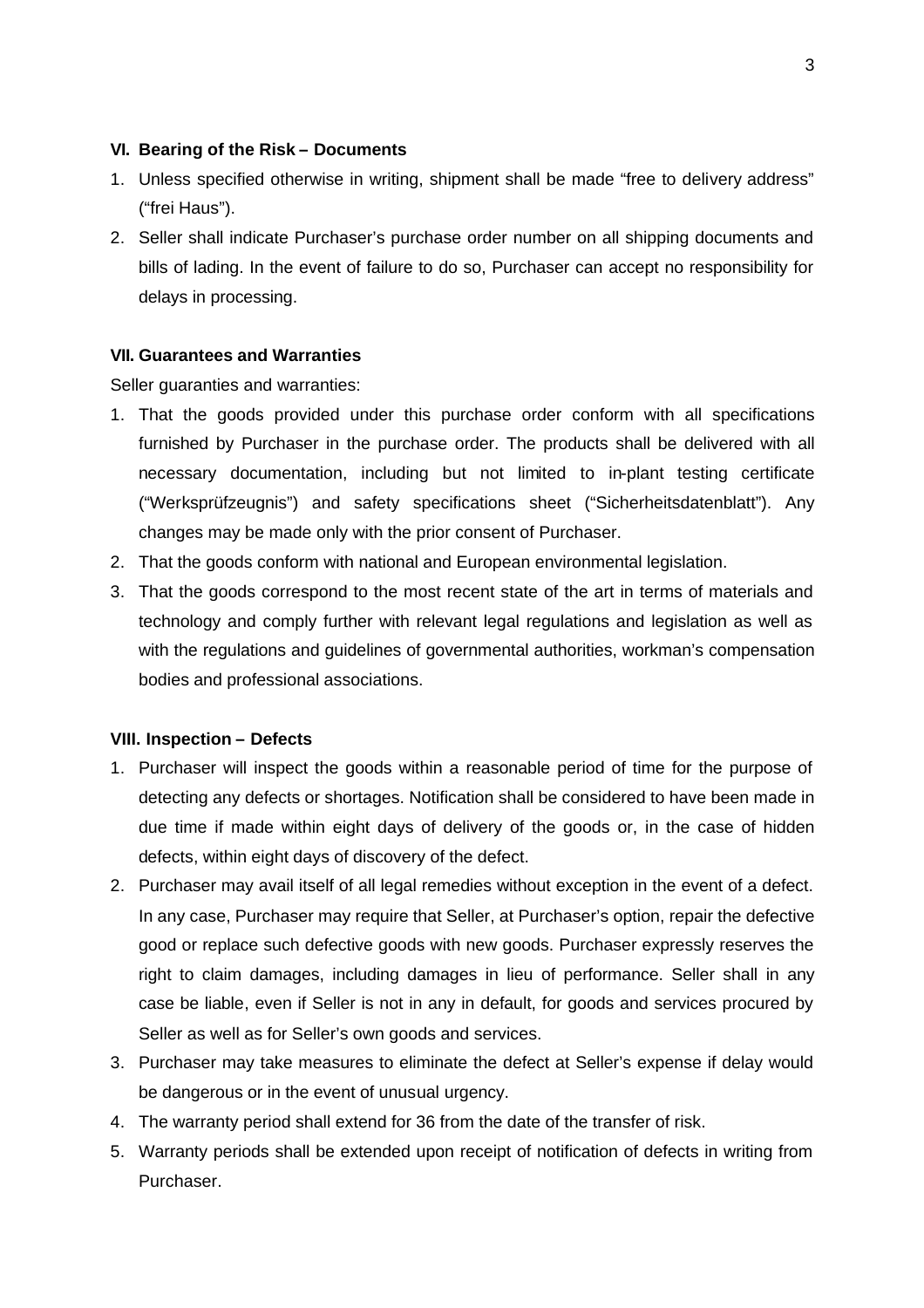#### **IX. Product Liability – Indemnification – Liability Insurance**

- 1. In the event Seller is responsible for product damage, Seller shall at Purchaser's first request hold Purchaser harmless from claims for damages by third parties if the cause of such claims is found in an area under Purchaser's control or within the latter's organization and if Seller is liable toward third parties.
- 2. In connection with Seller's liability for damages pursuant to Section IX.1 above, Seller shall also provide reimbursement for any expenses pursuant to Sections 683 and 670 German Civil Code and Sections 830, 840 and 426 German Civil Code arising out of or resulting in any way from any recall carried out by Purchaser. Insofar as possible and reasonable, Purchaser shall inform Seller as to the purpose and extent of any such recall measures to be taken and give Seller an opportunity to present Seller's case. All other legal remedies shall remain unaffected.
- 3. Seller shall maintain adequate product liability insurance.

### **X. Intellectual Property**

- 1. Seller shall assume full responsibility for any infringement upon the intellectual rights of third parties in the Federal Republic of Germany.
- 2. In the event of any suit, proceeding or claim arising from any such alleged infringement, Seller shall at Purchaser's first written request defend Purchaser and hold Purchaser harmless from and against any such claims. Purchaser shall not enter into any agreements, including any settlement, with third parties in connection with any such alleged infringement without the consent of Seller.
- 3. Seller shall be liable for all expenses arising out of or resulting in any way from any suit, proceeding or claim against Purchaser arising from any such alleged infringement.
- 4. Seller's liability for any such suit, proceeding or claim shall extend for a period of ten years from the date of the respective agreement.

### **XI. Reservation of Title – Accessory Parts – Tools – Confidentiality**

- 1. Any parts or components Purchaser orders from Seller shall remain Purchaser's property. Any processing or modification by Seller shall in all cases be performed for Purchaser. In the event the goods ordered by Purchaser are processed with other objects that are not Purchaser's property, Purchaser acquires partial ownership of the object in proportion to the value of our merchandise (total invoice amount plus VAT) as compared with that of the other processed objects at the time of the processing.
- 2. In the event the goods inextricably combined with objects that are not Purchaser's property, Purchaser acquires partial ownership of the new object in proportion to the